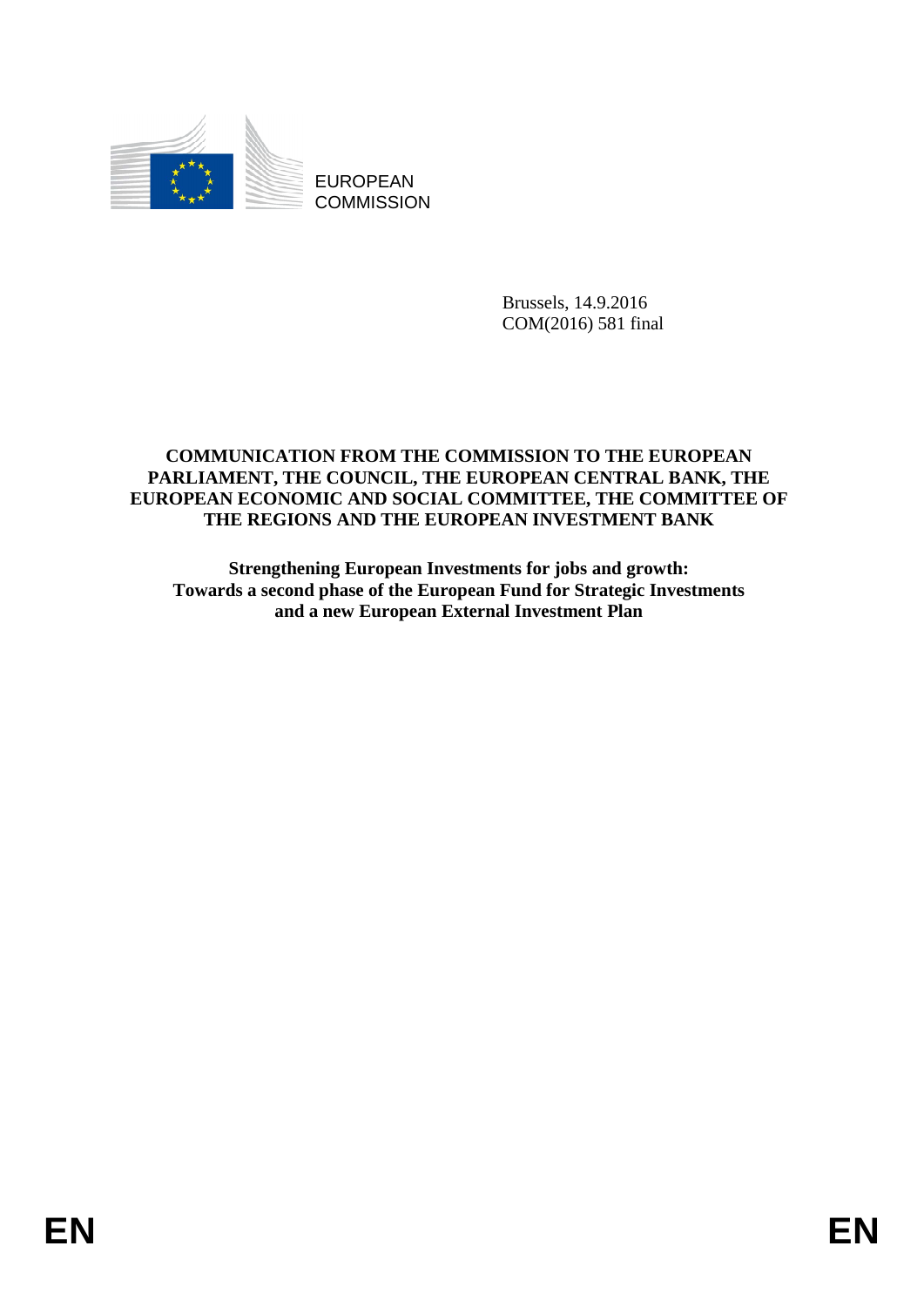Smart and sustainable investment is required to boost jobs and growth, both in Europe and globally.

Since November 2014, the Commission has mobilised significant EU financial resources in an innovative way that maximises the impact of public funds and mobilises private investment. Sustainable investment, in particular in infrastructure and small and medium-sized companies, has been at the centre of its political action, notably through a more efficient use of the limited resources of the EU budget, accompanied by measures improving the general business environment.

The Commission continues to promote new ways to make the most of each euro of public resources, to mobilise the private sector and deliver tangible results in the real economy.

In the EU, this approach is already showing encouraging results. The European Fund for Strategic Investments (EFSI), core of the Investment Plan for Europe, should therefore be reinforced and extended, both in time and as regards its financial capacity.

Outside the EU, this new approach will also be useful to address the multiple challenges both in the EU Neighbourhood and in Africa. Against this background, and with a view to promoting sustainable development, jobs and growth in partner countries and addressing root causes of migration, the Commission is today putting forward an ambitious European External Investment Plan (EIP).

## **I. The Investment Plan for Europe – EFSI 2.0**

The Investment Plan for Europe has proven to be a useful tool for delivering concrete results and encouraging a sustainable increase in the low investment levels in Europe after the financial crisis. The way the guarantee is constructed ensures an optimal use and leverage of scarce public resources to deliver tangible results for jobs and growth. The European Investment Bank (EIB) Group – the Commission's strategic partner for the Investment Plan for Europe – has via the EFSI mobilised close to EUR 116 billion across 26 Member States in less than a year. During the same period, more than 200,000 SMEs have already benefitted from the EFSI<sup>1</sup>. From Finland to Greece, from Ireland to Croatia, from cutting-edge industrial projects to the renovation of the agrofood industry by SMEs and mid-caps in Europe, from wind-farms to the deployment of new health technologies, the EFSI is making a real difference by supporting innovative projects that contribute to job creation and growth in local communities. In this way, the EFSI is also instrumental in tackling youth unemployment<sup>2</sup>.

On 28 June 2016, the European Council concluded that "[t]he Investment Plan for Europe, in particular the EFSI, has already delivered concrete results and is a major

<sup>1</sup> 1 See Commission Communication of 1 June 2016, 'Europe investing again – Taking stock of the Investment Plan for Europe and next steps', COM(2016) 359 final.

<sup>&</sup>lt;sup>2</sup> The EFSI Regulation foresees three evaluations: the Commission evaluation is published alongside the EFSI 2.0 proposal and the EIB evaluation is currently scheduled for October. The independent evaluation, to be carried out by external experts, will be available in November.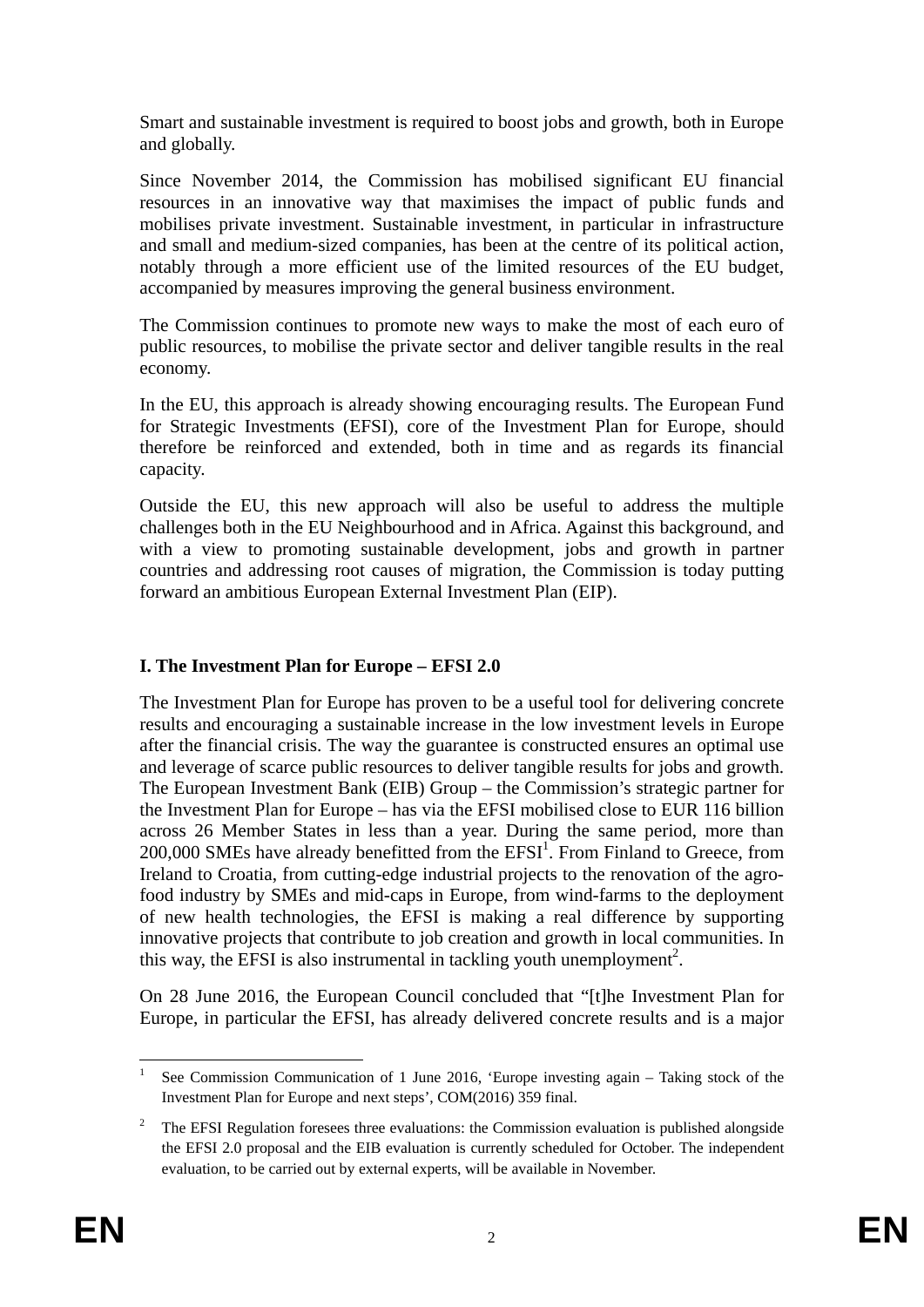step to help mobilise private investment while making smart use of scarce budgetary resources. The Commission intends to soon put forward proposals on the future of the EFSI, which should be examined as a matter of urgency by the European Parliament and the Council"<sup>3</sup>. With its proposal adopted today, the Commission has delivered on these priorities.

**The Commission is committed to the doubling of the EFSI, both in terms of duration and financial capacity.** The EFSI was established for an initial period of three years and with the aim of mobilising at least EUR 315 billion of strategic investments. Given its success, the Commission has decided to present an amending regulation, extending the EFSI over time and increasing its fire power. This will also avoid any possible disruptions as regards financing and assure promoters that they can still prepare projects to be submitted after the initial investment period. The legal extension presented today covers the period of the current Multiannual Financial Framework and should trigger a total of at least half a trillion euro investments by 2020. To enhance the firepower of the EFSI even further and reach the aim of doubling the investment target, the Commission calls on Member States to also contribute as a matter of priority. For the period after 2020, the Commission intends to put forward the necessary proposals to ensure that strategic investment will continue at a sustainable level.

Today's proposal includes the following main elements:

#### **EFSI 2.0 – Extension in time, increased firepower and reinforced additionality (first pillar):**

In addition to the extension over time and increased firepower, today's legislative proposal reinforces the additionality, focussing on market failures and sub-optimal investment situations to ensure a higher level of crowding-in of the private sector. To maximise the impact of the initiative, the EFSI should continue to concentrate primarily on the quality of the investment projects (those leading to higher productivity and competitiveness), in addition to increasing investment volumes. In view of their importance for the Single Market, cross-border infrastructure projects, including related services, have been specifically identified as providing additionality. Moreover, the EFSI will in the future focus even more on sustainable investments across sectors to further meet Paris Agreement on Climate Change (COP21) targets and help delivering on the transition to a resource efficient, circular and zero carbon economy<sup>4</sup> in line with Agenda 2030 and the Sustainable Development Goals. It is also proposed to gear a larger part of financing towards SMEs given that the market absorption has been particularly quick under the SME window where the EFSI is delivering well beyond expectations. Finally, a set of new financial instruments,

 $\overline{\phantom{a}}$ 3 EUCO 26/16.

<sup>4</sup> As regards transport and energy projects, the Commission proposes to focus the EFSI even more on the EU political priorities as defined in Connecting Europe Facility (CEF) and trans-European transport network TEN-T guidelines. Moreover, the Commission recognises the importance of using part of the EU budget, such as the one available under the CEF, in the form of grants for blending with the EFSI. The combined use of grants and the EFSI will help projects become economically and financially viable, thus enhancing the value added of Union spending by attracting additional resources from private investors.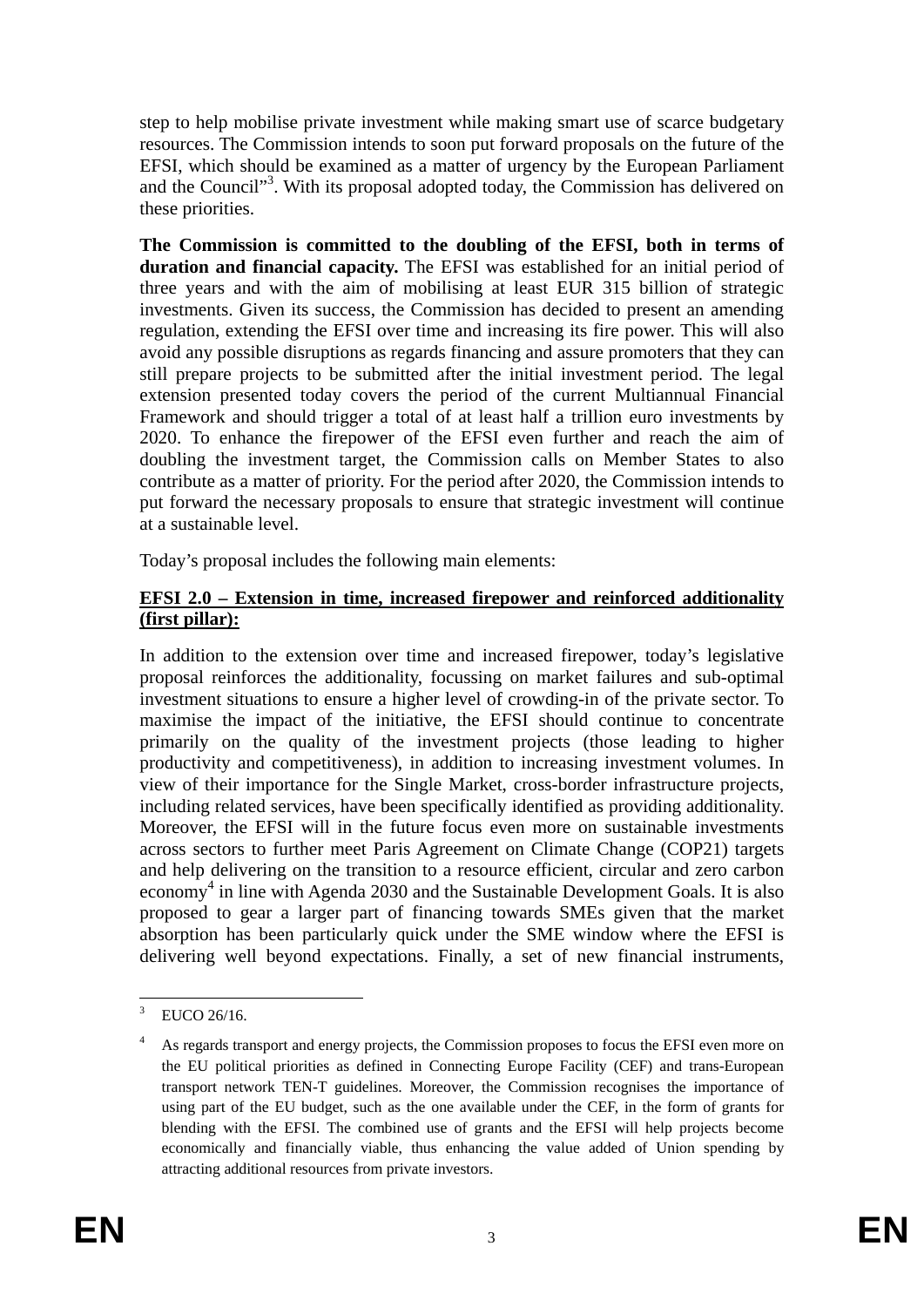pooling resources from the programme for Employment and Social Innovation (EaSI) and EFSI, have been designed to strengthen support towards social entrepreneurship and microfinance<sup>5</sup>.



\*Pending final approval

**An important objective of the EFSI 2.0 is to enhance the geographical coverage of the EFSI and reinforce the take-up in less developed and transition regions.** In this respect, the combination of the EFSI with other sources of Union funding, including European Structural and Investment Funds (ESIF) is a key element<sup>6</sup>. Today, the Commission adopted a proposal for a simplification of the Common Provisions Regulation to facilitate such combination. In addition, the European Investment Advisory Hub will be enhanced at a regional and local level so as to actively contribute to the sectorial and geographical diversification of the EFSI.

**It is also proposed to enhance transparency in the investment decisions and governance procedures.** The Investment Committee will have to further explain in its decisions, which are made public, the reasons why it deems that a particular

<sup>-&</sup>lt;br>5 As a result of this, the total amount of financial instruments in support of social enterprises and microfinance is expected to exceed EUR 1 billion, as opposed to EUR 193 million initially earmarked under the EaSI third axis, and is expected to mobilise almost EUR 3 billion of overall financing, including from the private sector, at the final recipient level.

<sup>6</sup> The Commission has already published concrete guidance on this matter [\(http://ec.europa.eu/regional\\_policy/sources/thefunds/fin\\_inst/pdf/efsi\\_esif\\_compl\\_en.pdf\)](http://ec.europa.eu/regional_policy/sources/thefunds/fin_inst/pdf/efsi_esif_compl_en.pdf) and will continue to further simplify the overall framework to develop such combinations.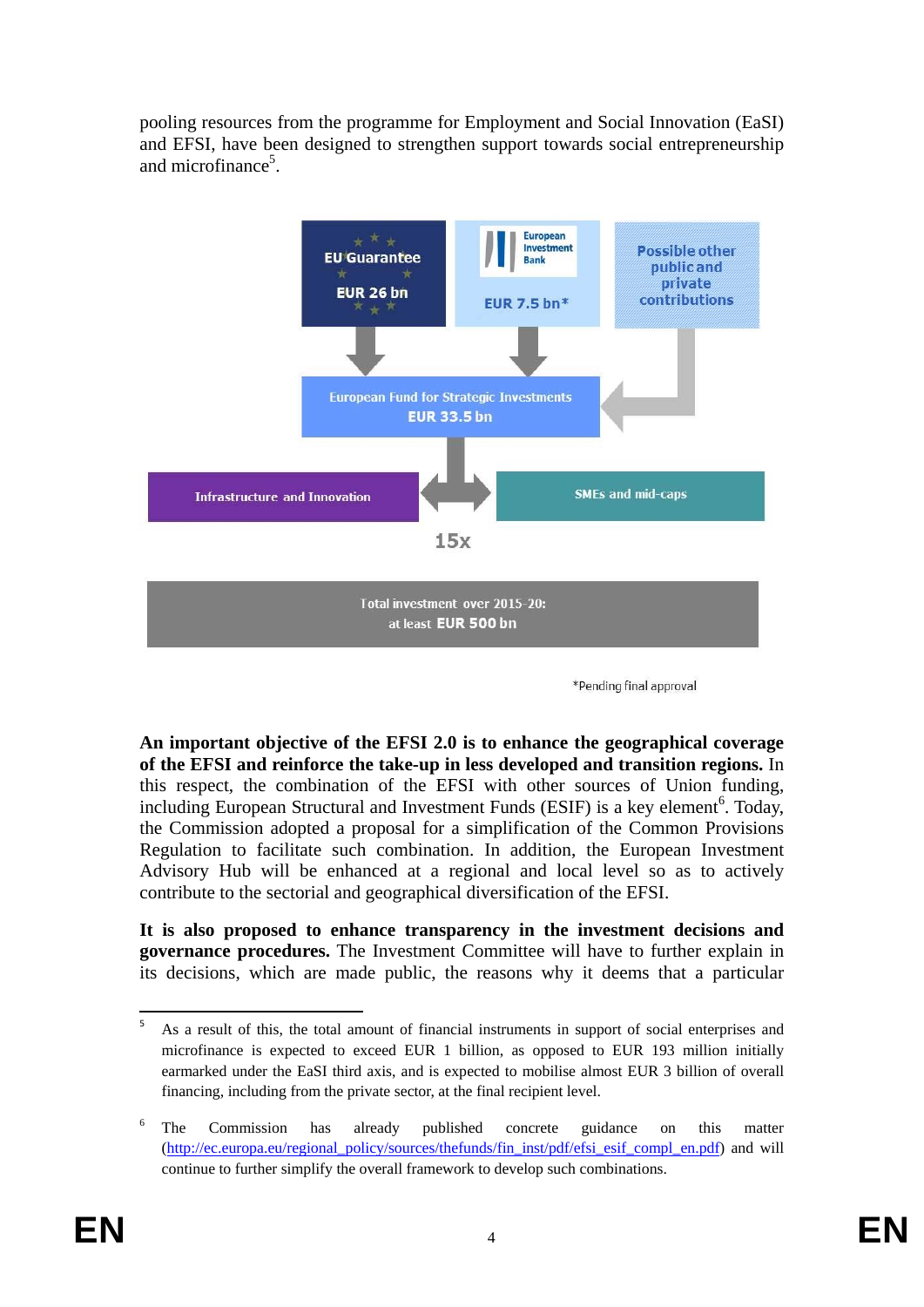operation should benefit from the EU guarantee, in particular as regards additionality. In addition, the scoreboard of indicators will be published once an operation under the EU guarantee is signed. Moreover, the proposal also includes an obligation for the EIB and the European Investment Fund (EIF) to inform the final beneficiaries, including SMEs, of the existence of EFSI support.

### **Reinforced technical assistance (second pillar):**

Technical assistance will be delivered by the European Investment Advisory Hub closer to the ground via agreements with relevant local players. More targeted and tailor-made technical assistance will also be available for projects involving several Member States, for projects that contribute to reaching the objectives of COP21 and for the combination of the EFSI with other sources of Union funding, such as the European Structural and Investment Funds, Horizon 2020, the Connecting Europe Facility. The EFSI 2.0 proposal also provides in this context that the Hub should actively contribute to the objective of sectorial and geographical diversification of the EFSI, by supporting the EIB in its efforts to originate new projects on the ground, where needed.

In this context, the Commission will explore the possibility to identify dedicated European investment envoys in its Representation offices in the Member States, who would work with the relevant Commission services in a single investment policy team.

### **Removing obstacles to investment and further deepen the Single Market (third pillar):**

The general business environment is an important element when it comes to promoting sustainable investments. Some of the efforts to improve it must be carried out at national level; other challenges can usefully be tackled **at the European level**. As part of its efforts to improve Europe's investment environment, the Commission has already tabled concrete initiatives to help support investment and facilitate the financing of the real economy, such as the lowering of capital charges for insurance and reinsurance companies as regards infrastructure investments and the adoption of practical guidance on the application of State aid rules in the context of public funding of infrastructure. In addition, the Energy Union, the Capital Markets Union, the Single Market and the Digital Single Market Strategies, as well as the Circular Economy package and international trade and investment agreements all contain specific measures that will remove barriers, promote innovation and further improve the environment for investment, when fully implemented. For instance, the Energy Union will contribute to increasing ex-ante certainty on public accounting for specific sectors, such as energy efficiency. Eurostat has further developed and clarified the relevant public accounting rules (ESA 2010), particularly in the domain of publicprivate partnerships (PPPs). A guide to the statistical treatment of PPPs, produced in cooperation with the EIB and mainly addressed to private stakeholders, will be released on 29 September 2016. This publication will be followed by an active outreach campaign. In addition, and as highlighted in the 1 June Communication, Eurostat is closely monitoring the impact of public accounting rules on the creation of PPPs in different sectors and will take further action where appropriate.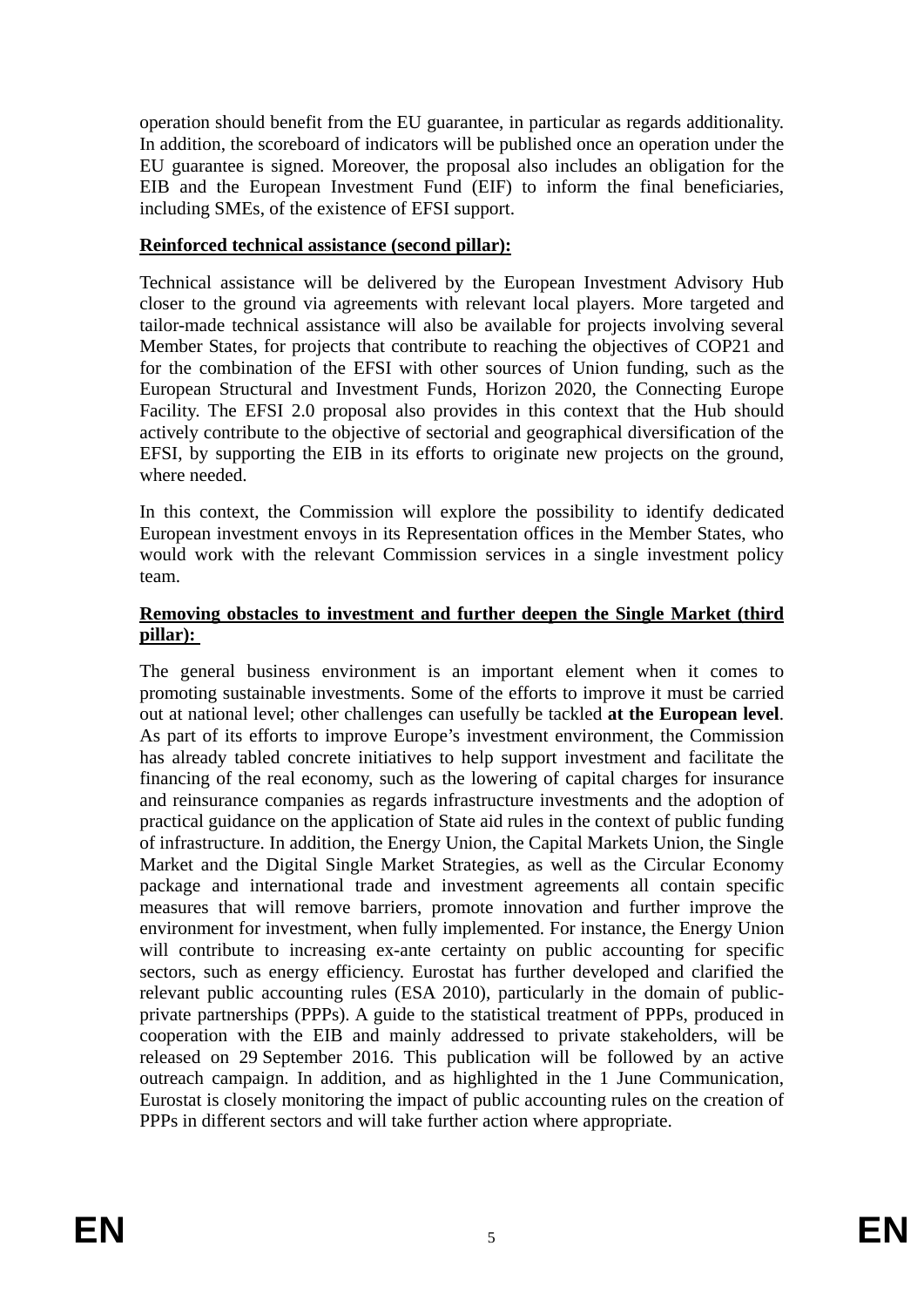The Capital Markets Union<sup>7</sup> will help remove financial barriers to investment. To this end, further amendments to Solvency II are being considered in relation to insurers' investments in infrastructure corporates and to the venture capital regulatory framework. The Commission will also, as part of the forthcoming revision of the banking legislation that will be adopted before the end of the year, propose lowering the capital charges that apply to banks when they invest in infrastructure assets. Initiatives to further reinforce the Single Market in goods and services are also vital to unlocking the full potential of investment in Europe. The Single Market Strategy will help create new business opportunities and remove existing regulatory and administrative barriers, notably for service providers seeking to expand across Europe. Work is ongoing on concrete proposals linked to the enforcement of single market rules as well as measures in the area of business services, business restructuring and insolvency and the creation of a simple, modern and fraud-proof VAT system. The Digital Single Market Strategy will enhance regulatory certainty in the digital sector. The Commission is exploring the design of a single EU authorisation framework that would directly apply to large projects with a crossborder dimension or major Investment Platforms that involve national co-financing.

**Member States should step up their efforts to implement the necessary reforms** aimed at removing obstacles to investment which were identified in the context of the European Semester. This concerns areas like insolvency, public procurement, judicial systems and the efficiency of public administration or sector-specific regulations. These reforms identified in the country-specific recommendations are a necessary condition to sustain and increase investment levels in Member States, taking into account national specificities. The recommendations for reforms in the area of investment will be discussed in the various Council formations in the autumn. Against this background, and by way of preparation of the 2017 European Semester, the Commission will also update the assessments on the challenges to Member States' investment environments which will be published again alongside the Annual Growth Survey.

# **II. The European External Investment Plan**

Investment is also a key factor in transforming development policy and assistance in order to better support the achievement of the Sustainable Development Goals, and address the multiple challenges faced in both the EU Neighbourhood and Africa. Smart and sustainable investment can play an essential role in boosting jobs and growth in developing countries, bringing in more stability and improving conditions on the ground in fragile countries affected by conflict.

On 28 June 2016, the European Council endorsed the Commission's proposal for a new Partnership Framework with third countries<sup>8</sup>. This Framework is based on the premise that tackling the migration challenge requires a joint effort fully embedded into the EU's overall relationship with partner countries and supported by all relevant

**<sup>.</sup>** 7 See the Communication adopted today, 'Capital Market Unions – Accelerating Reform', COM(2016) 601.

<sup>8</sup> EUCO 26/16.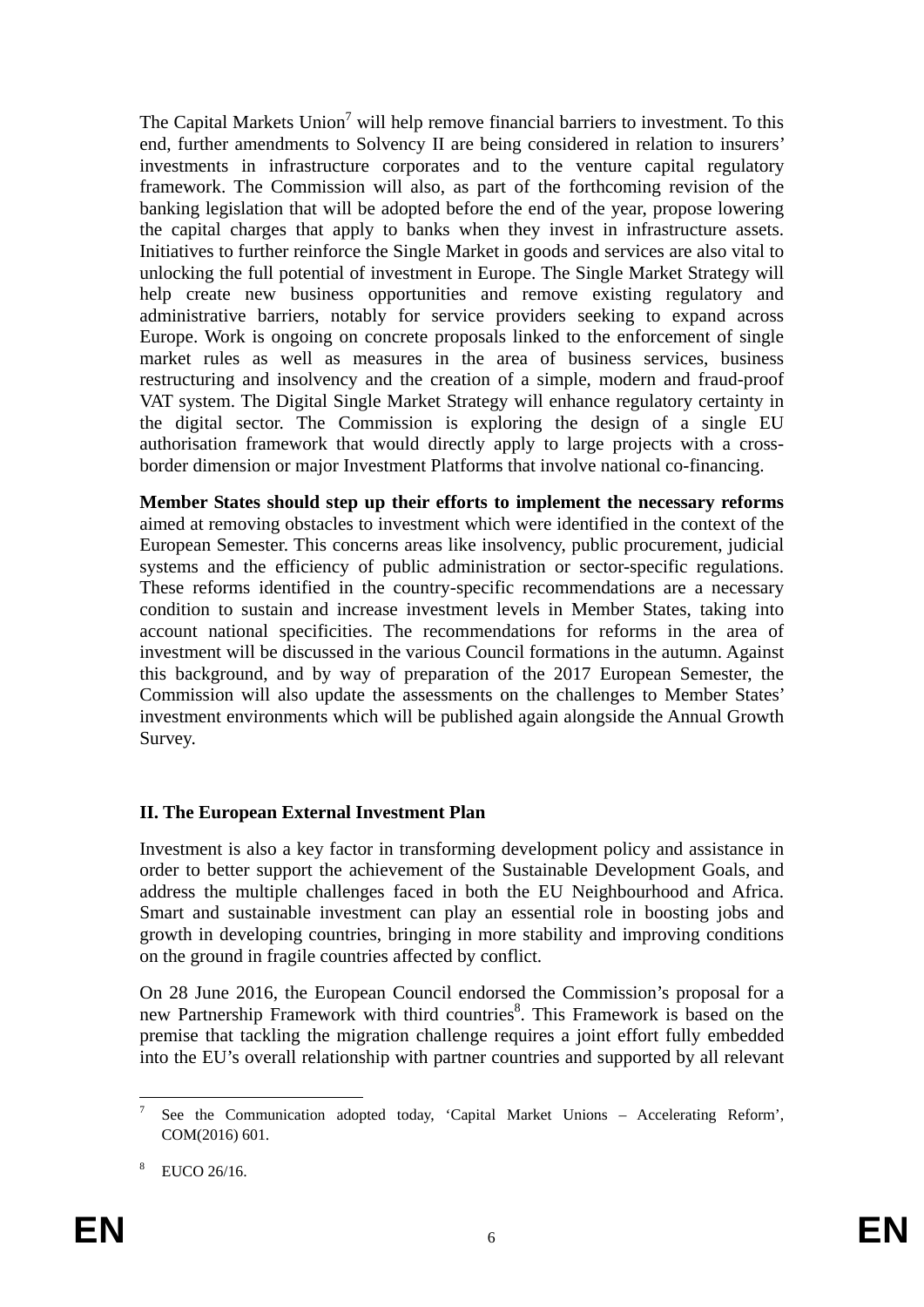EU policies and tools. In order to address migration flows, compacts with partner countries are being developed to achieve the short-term objectives of saving lives at sea, increasing the rate of returns and enabling migrants and refugees to stay close to home.

A new approach is needed to address the factors that constitute the root causes of migration, and to support partners to manage its consequences, both in Africa and in the EU Neighbourhood, by financing investments and addressing barriers to private investment. In 2015, more than 60 million people left their places of origin in search of a better life, either because they were seeking refuge from conflicts and wars or because economic opportunities at home were limited. North African and Middle Eastern countries hosted about 40% of all displaced people worldwide, Sub-Saharan Africa accounted for another 30%. The combination of high numbers of displaced people and weak economic prospects is a shared challenge for the Union and its partner countries.

The Union's external policies, and in particular its development and Neighbourhood policies, seek to promote the Union's values and interests, including through the promotion of prosperity. Economic growth is a prerequisite for sustainable development, but economic growth in developing countries has now reached its lowest level since 2003. Instability and conflicts in Africa and the EU Neighbourhood have been aggravated by the global economic crisis, resulting in increased overall indebtedness. Companies face credit crunches, reducing access to finance for badly needed investment. Unsustainable use of natural resources often deprives developing countries of potential sources of economic growth.

As regards foreign direct investment (FDI) going to developing countries, only 6% goes to fragile countries<sup>9</sup>, pushing down the investment per capita to a level almost five times lower than in other developing countries. Similarly, the cost to start a business is almost three times higher in fragile countries than in non-fragile countries. Growth in Africa has slowed to the weakest levels in years, notwithstanding continued demographic growth. Combined with significant security issues, this trend exacerbates poverty, holds back sustainable development, and results in economic and social conditions that are often among the root causes of migration.

A stronger focus on investment is a key element also of the UN's 2030 Agenda, its Sustainable Development Goals  $(SDGs)^{10}$ , and the Addis Agenda on Financing for Development. While official development assistance remains essential for the poorest and fragile countries in their efforts to fight poverty and achieve sustainable development, other means of financing of our partner countries gain much additional weight including investment, trade, domestic resource mobilisation and good governance. On the economic front, a new approach attracting in particular private sector investment is needed, in order to generate investment on a scale necessary to address economic, social, and environmental challenges. Commitments taken in Addis Ababa by the international community<sup>11</sup>, including the Union and its Member States,

<sup>-&</sup>lt;br>9 In 2012, this figure amounted to USD 38.7 billion according to the OECD (2015) 'States of Fragility' report.

<sup>10</sup> [http://www.un.org/sustainabledevelopment/sust](http://www.un.org/sustainabledevelopment/sustainable-development-goals/%20)ainable-development-goals/

<sup>&</sup>lt;sup>11</sup> Addis Ababa Action Agenda on Financing for Development.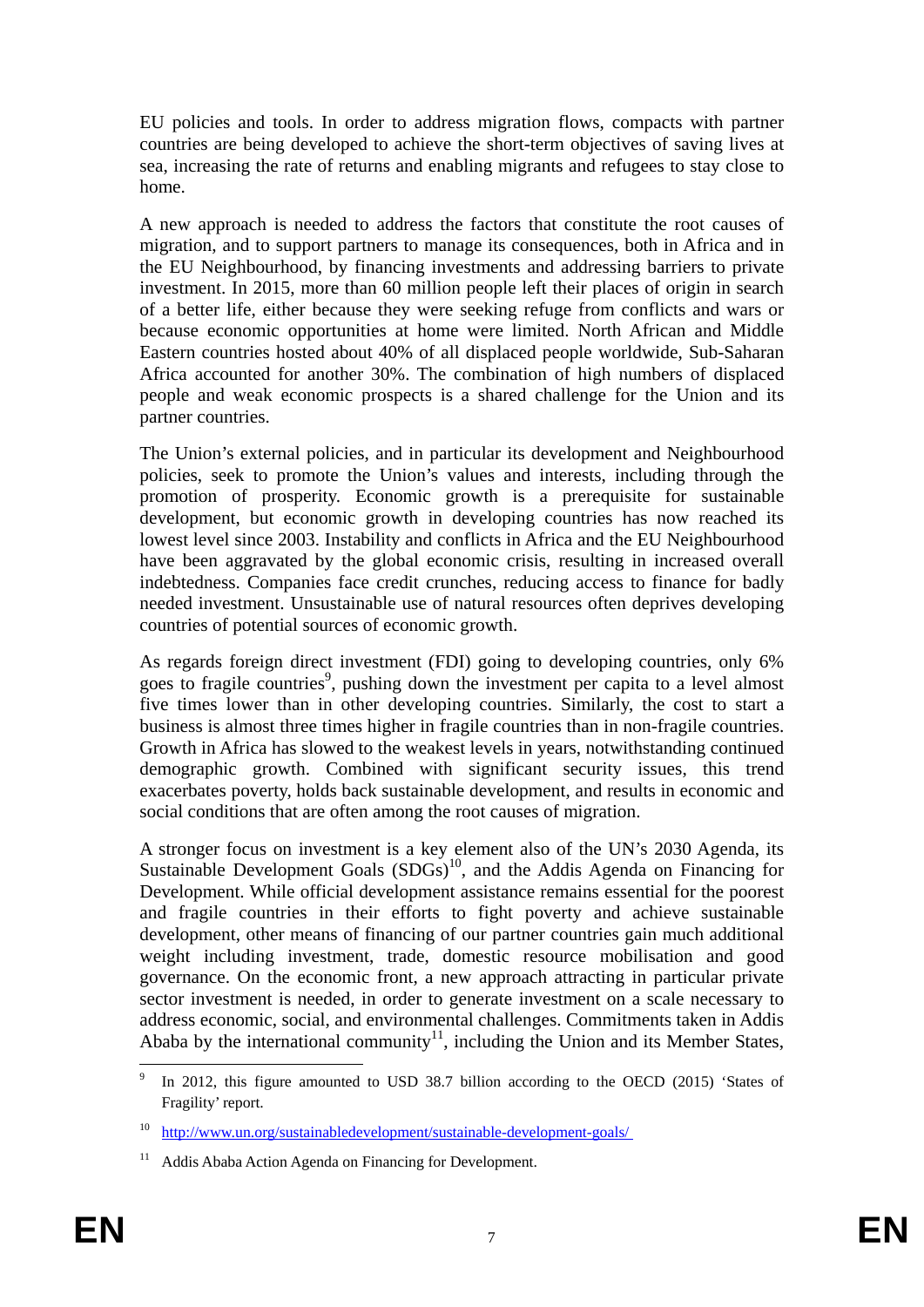aim to foster inclusive economic prosperity to improve people's wellbeing, while protecting the environment. As part of this process<sup>12</sup>, promoting affordable and stable access to finance is essential.

**This new targeted approach will help support sustainable development in partner countries**, which in turn will become the growth markets of the future. It will also provide opportunities for private enterprises through trade and investment, including from Europe, thus also supporting European Economic Diplomacy and contributing to European economic growth. It will support the implementation of the new Partnership Framework proposed to the partner countries by the EU.

In order to achieve these goals, which are fully in line with the EU Global Strategy on Foreign and Security Policy<sup>13</sup> and the revised European Neighbourhood Policy<sup>14</sup>, the **Commission is putting forward for the first time an ambitious Plan, initially for Africa and the EU Neighbourhood**. This will also be an important contribution that the EU will present to its partners at the upcoming UN General Assembly in New York, where global responsibility sharing for addressing the long-term trends in the field of migration will be at the centre of the discussion.

### **The External Investment Plan package**

The EIP package adopted today by the Commission comprises the following elements:

- 1. Proposal for a Regulation on the European Fund for Sustainable Development (EFSD) and establishing the EFSD Guarantee and the EFSD Guarantee Fund;
- 2. Report from the Commission on the mid-term review of the application of the Decision  $N^{\circ}$  466/2014/EU as regards the EU guarantee to the EIB against losses under financing operations supporting investment projects outside the Union;
- 3. Commission proposal for a Decision of the Parliament and Council granting an EU guarantee to the EIB against losses under financing operations supporting investment projects outside the Union;
- 4. Report from the Commission to the Parliament and to the Council on 2015 EIB external activity with EU budgetary guarantee;
- 5. Proposal for a Regulation of the European Parliament and of the Council amending Council Regulation  $N^{\circ}$  480/2009 establishing a Guarantee Fund for

 $12$ 12 The process involves domestic resource mobilisation, official development assistance, and the mobilisation of investment within regulatory frameworks that set the right incentives.

<sup>&</sup>lt;sup>13</sup> Available a[t http://europa.eu/glo](http://europa.eu/globalstrategy/sites/globalstrategy/files/eugs_review_web.pdf%20%0D)balstrategy/sites/globalstrategy/files/eugs\_review\_web.pdf

<sup>&</sup>lt;sup>14</sup> Joint Communication 'Review of the European Neighbourhood Policy' of 18 November 2015, JOIN(2015) 50 final.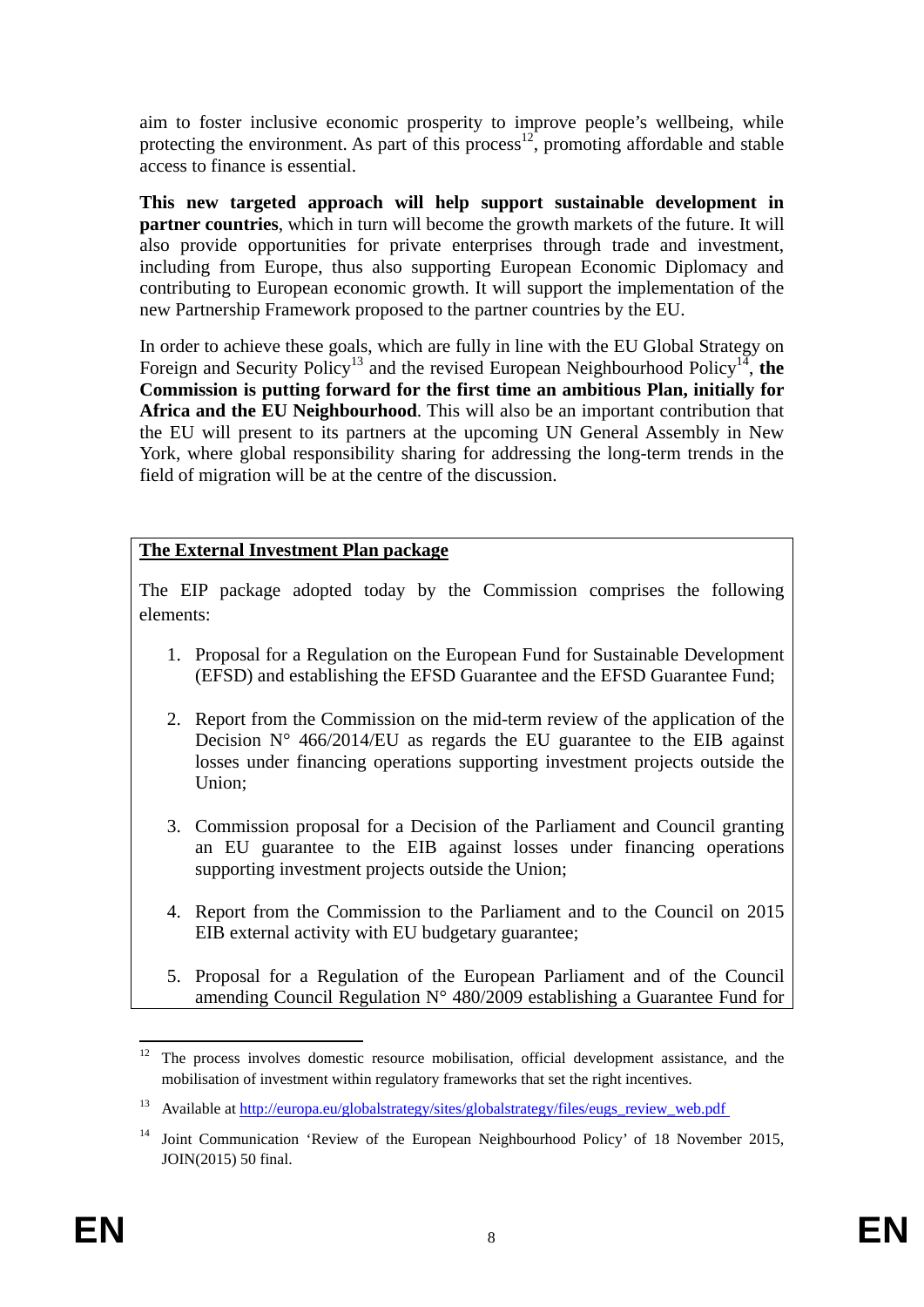external actions;

- 6. Draft Commission Decision on the individual measure 'Creation of the Africa Investment Platform' and repealing Decision C(2015)5210;
- 7. Draft Commission Decision on the 'Neighbourhood Investment Platform', amending the Commission Decision C(2016)3436 on the Neighbourhood Investment Facility under the European Neighbourhood Instrument; and
- 8. Draft Commission Decision on the individual measure for a contribution to the EFSD Guarantee Fund to be financed from the 11th European Development Fund.

### **The main elements of the European External Investment Plan**

The EIP ensures a coherent European approach to investments outside the EU, by combining existing instruments with three important innovative elements. First, it combines into one coherent Plan various actions that promote an improved business and broader policy environment in partner countries as regards access to finance and the development of economically viable projects. Second, it creates a single entry point for financing requests for investments, thus ensuring efficiency and leverage of public financial institutions and the private sector. Third, it addresses, through a new guarantee mechanism, specific needs for private investment in environments with higher risks.

**The EIP is a new approach to the way the Union supports sustainable development and identifies, prepares, and delivers support for investment projects in countries outside Europe.** The Plan offers an integrated framework for a partnership enabling full cooperation between the EU, Member States, International Financial Institutions, other donors, public authorities and the private sector. It will improve the way in which scarce public funds are used and the way public authorities and private investors cooperate on investment projects.<sup>15</sup> It will also support the reforms needed to fight corruption, improve economic governance and local business environments, in full cooperation with the partner countries concerned.

**The Plan aims to boost investment and job creation in Africa and the EU Neighbourhood, crowding-in financing, in particular from the private sector.** It builds on the experience gained with the EFSI and benefits from the expertise of the Commission, the EIB, and other institutions with investment facilities for developing countries.

**The Plan will work alongside and complement existing international cooperation and development instruments.** In particular, it will complement the projects

 $15\,$ 15 As a further means of contributing to the coordinated European approach to migration called for in the 7 June Communication and as a complement to the External Investment Plan, the Commission will examine the possibility of the EU becoming a shareholder of the Council of Europe Development Bank.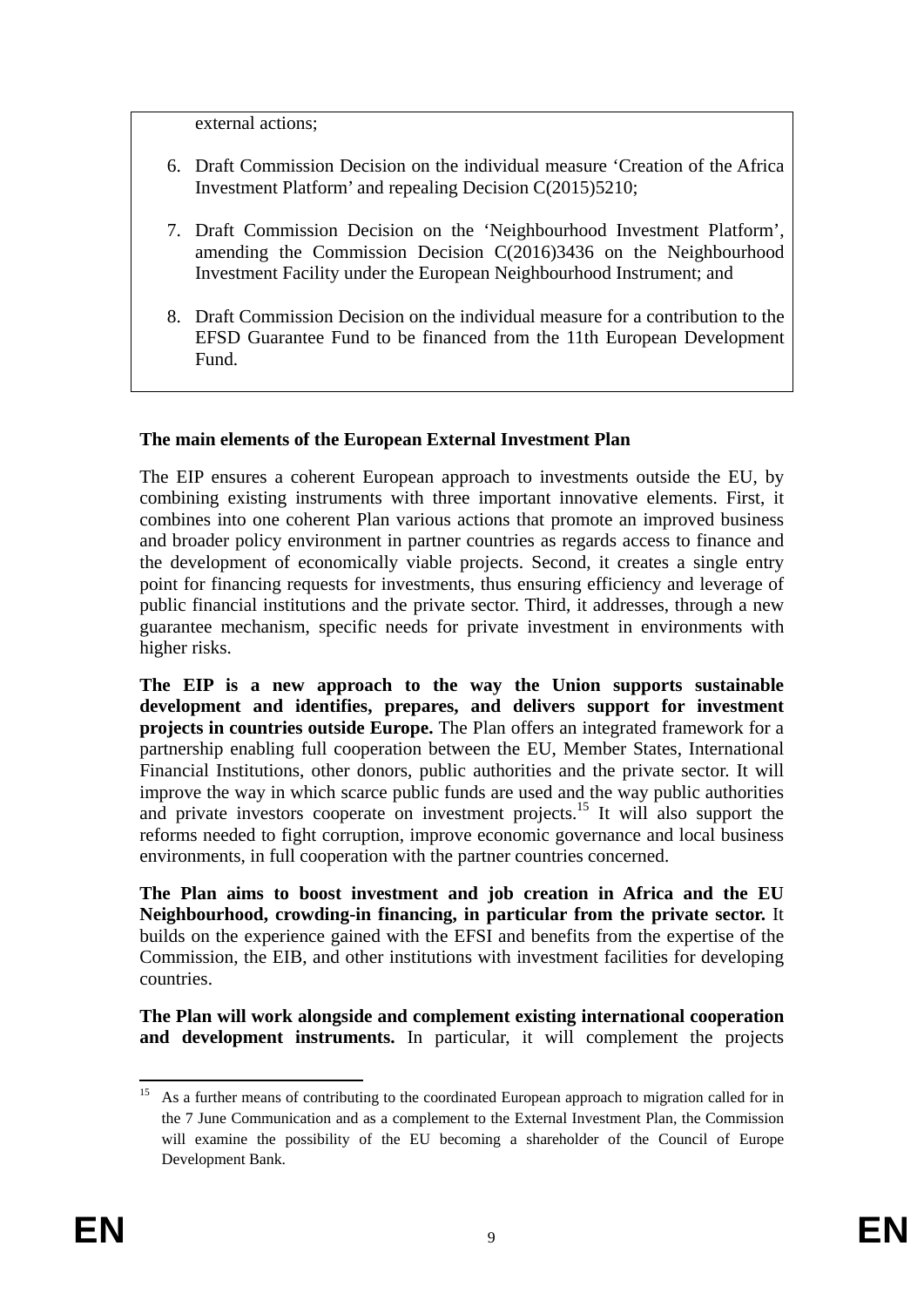undertaken with partner countries under the EU Emergency Trust Fund for Africa<sup>16</sup> and the EU Regional Trust Fund in Response to the Syrian Crisis<sup>17</sup> to achieve shortterm objectives of the Partnership Framework. It will do so by strengthening longerterm development strategies which provide real economic opportunities for local people and reintegrated migrants, thereby addressing root causes of migration. In this way, the Plan will constitute a crucial tool for the achievement of the SDGs, and to leverage additional resources for development in line with the Addis Agenda for Action on Financing for Development. In the EU Neighbourhood, it will promote economic development to progressively achieve stabilisation and transition from emergency to structural responses. The possibility to gear investments under the Plan towards sustainable and renewable energy will also contribute towards implementing the COP 21.

The Plan comprises three key parts in order to deliver on its overarching objective of job creation and sustainable growth:

- (i) mobilising investment;
- (ii) stepping up technical assistance; and

(iii) supporting economic and structural reforms to improve the business and broader policy environment.

These priorities are inspired by the key principles of, and experience gained with, the Investment Plan for Europe. Structural and institutional reforms and improvement of the overall business environment are essential to underpin long-term, sustainable growth. Without this, the impact of investments might be short-lived.

**Effectively scaling up investment in partner countries requires specific analysis and tailor-made responses.** This is particularly true in partner countries affected by fragility, conflict, significant outward migration and weak public sector institutions. Specific "investment windows" under the Plan will be established for this purpose.

### **1. Mobilising investment**

The Commission proposes to open up investment opportunities in partner countries by leveraging existing EU resources in a manner similar to the Investment Plan for Europe and the EFSI. At the centre of the EIP lies the creation of a new **European**  Fund for Sustainable Development<sup>18</sup>. The EFSD will be composed of regional investment platforms, which will combine financing from existing blending facilities<sup>19</sup> and the EFSD Guarantee from resources stemming from the EU budget

<sup>1</sup> 16 C(2015) 7293 final of 20 October 2015.

<sup>&</sup>lt;sup>17</sup> C(2014) 9615 final of 10 December 2014.

<sup>&</sup>lt;sup>18</sup> Commission proposal for a Regulation of the European Parliament and of the Council on the European Fund for Sustainable Development (EFSD) and establishing the EFSD Guarantee and the EFSD Guarantee Fund, COM(2016) 586.

<sup>&</sup>lt;sup>19</sup> For Africa, see Commission Decision (2015)5210 and for the Neighbourhood, Commission Implementing Decision (2016)3436.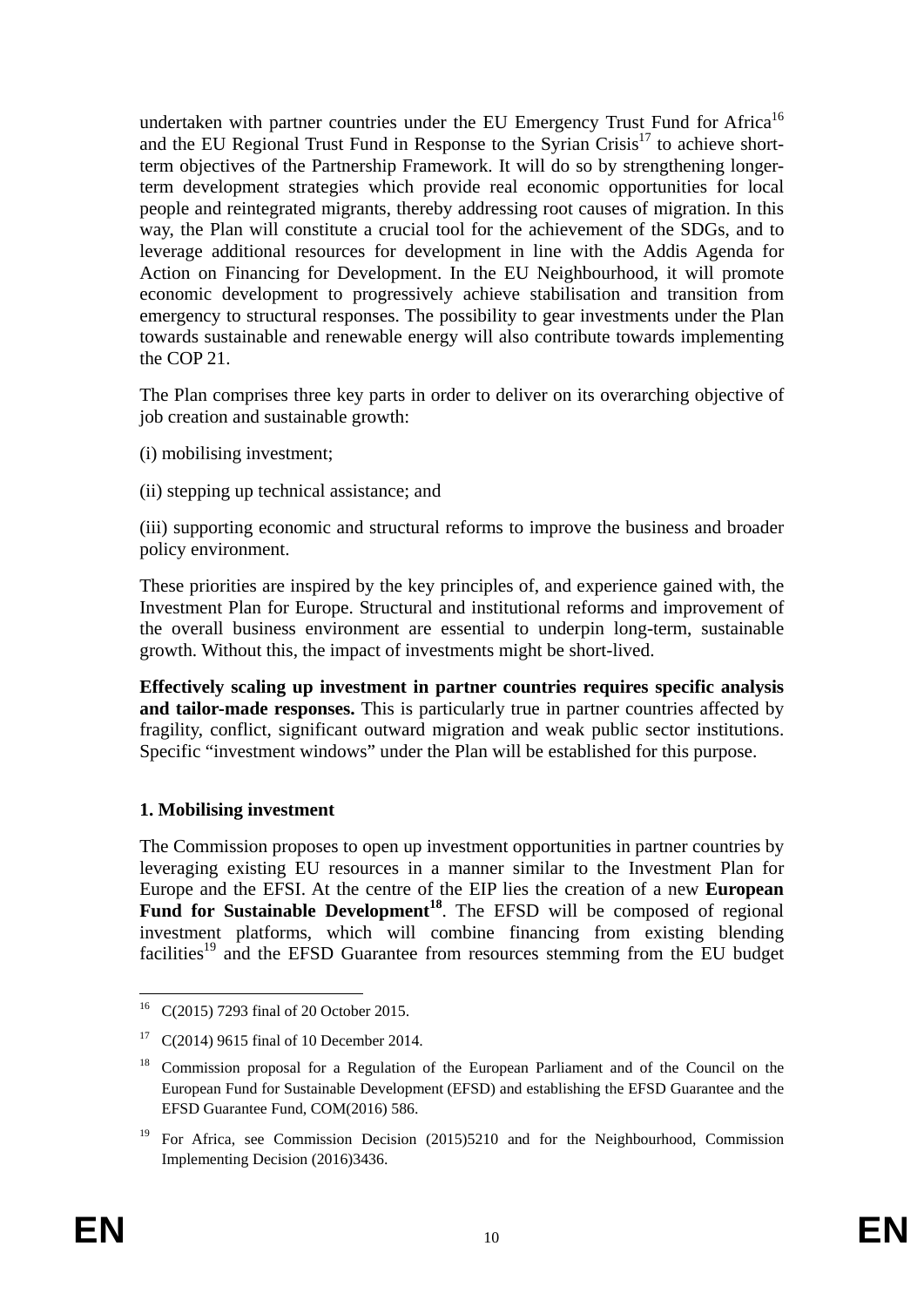and the  $11<sup>th</sup>$  European Development Fund<sup>20</sup>. The governance structure of the EFSD will ensure close coordination with actions undertaken under the proposed extended External Lending Mandate of the EIB, including its new Resilience Initiative and the ACP Investment Facility.

**The EFSD is expected to trigger additional public and private investment volumes, mobilising total investments of up to EUR 44 billion**, based on EUR 3.35 billion contribution from the EU budget and the European Development Fund. In order to enhance further the firepower and the efficiency of the new Fund, the Commission calls on the Member States and other partners to match these EU contributions. If they match the EU guarantee, with the flexibilities described below, the total amount of additional investment could be EUR 62 billion. If they also match the contribution to the blending, this amount could reach EUR 88 billion.

### NEW PARTNERSHIP FRAMEWORK - EXTERNAL INVESTMENT PLAN



**European Fund for Sustainable Development (EFSD)** 

\* Plus a EUR 0.75 billion contingent liability.

<sup>20</sup> <sup>20</sup> Internal Agreement between the Representatives of the Governments of the Member States of the European Union, meeting within the Council, on the financing of European Union aid under the multiannual financial framework for the period 2014 to 2020, in accordance with the ACP-EU Partnership Agreement and on the allocation of financial assistance for the Overseas Countries and Territories to which Part Four of the Treaty on the Functioning of the European Union applies (OJ L 210, 6.8.2013, p. 1).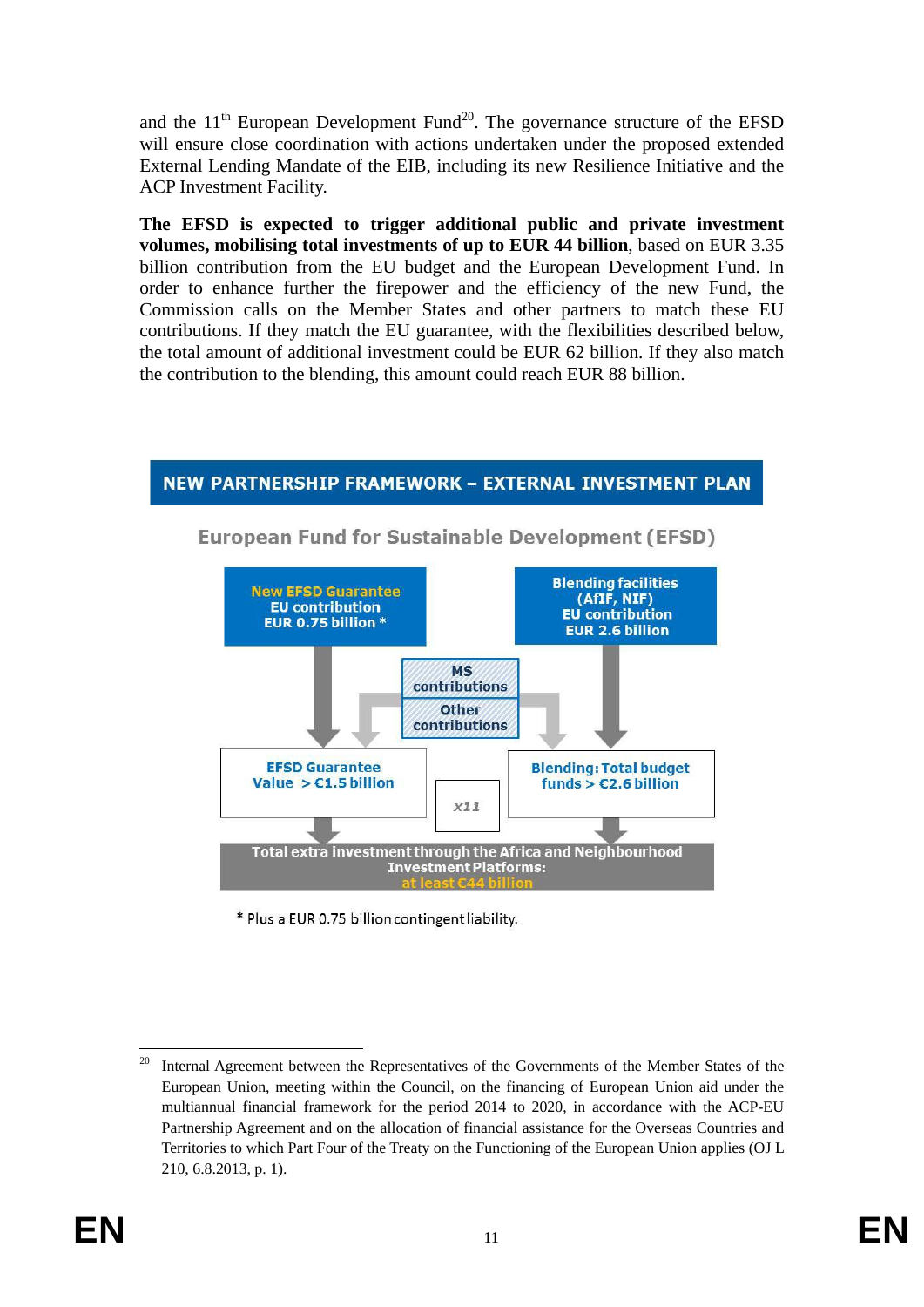## 1.1 How will it work?

Combining the existing and well-established blending facilities with a new, additional guarantee and putting them under one coherent framework, will create a "**one-stop shop"** for public and private investors. This will allow partners to find swiftly the most appropriate products and ensure that projects become realities that create jobs and contribute to sustainable development.

The two first Regional Investment Platforms will cover Africa and the EU Neighbourhood (South and East), with the possibility of expanding the coverage to other regions at a later stage. The new Platforms will combine the existing Blending Facilities (the Africa Investment Facility and the Neighbourhood Investment Facility), with refocused objectives and new tasks. The EFSD guarantee will help to enhance credit and increase the leverage factor, which will benefit the final beneficiaries and projects. The new approach will allow for investment-oriented risk sharing with other investors, and in particular private actors. It will enable crowding-in private investment by addressing the key factors that currently prevent it.

The specific projects will be agreed jointly by all interested parties in a swift process. While the countries in Africa and the EU Neighbourhood often share common challenges, there is a need to take specific regional or sectorial conditions into account. Strong involvement and ownership of the partner countries throughout the design and implementation of the projects will thus be critical. Financial institutions already active in the relevant regions will be invited to bring their own proposals to benefit from the new guarantee. The EIB, in addition to being one of the key implementing financial institutions, will provide an advisory role to further strengthen the quality and impact of the investment strategy. Socio-economic sectors and in particular infrastructure, including energy, water, transport, information and communications technology, environment and social infrastructure will be targeted, as well as investments in human capital and access to finance for micro-, small- and medium-sized enterprises, with a particular focus on job creation, including for young people and women.

The EU's strategic partner for investments, the EIB, will support this EU initiative, by financing investments eligible under the EFSD and catalysing other sources of finance, in particular from the private sector.

### 1.2. Increased impact

Like the EFSI and several financial instruments supported by the EU blending facilities since 2007, the new EFSD guarantee will mobilise additional investments, in particular from private investors. Investments will target specific regions, countries or sectors through the establishment of "investment windows" by the Commission. The guarantee will be granted to eligible counterparts (financial institutions or private sector investors) by means of guarantee agreements implementing the investment windows. These counterparts will in turn provide support (via loans, guarantees, equity or similar products) to selected portfolios of investment projects and make sure that the guarantee coverage is passed-on to the final beneficiaries. Based on conservative estimates, the Commission expects that every euro guaranteed will mobilise a total of more than ten euros of investment.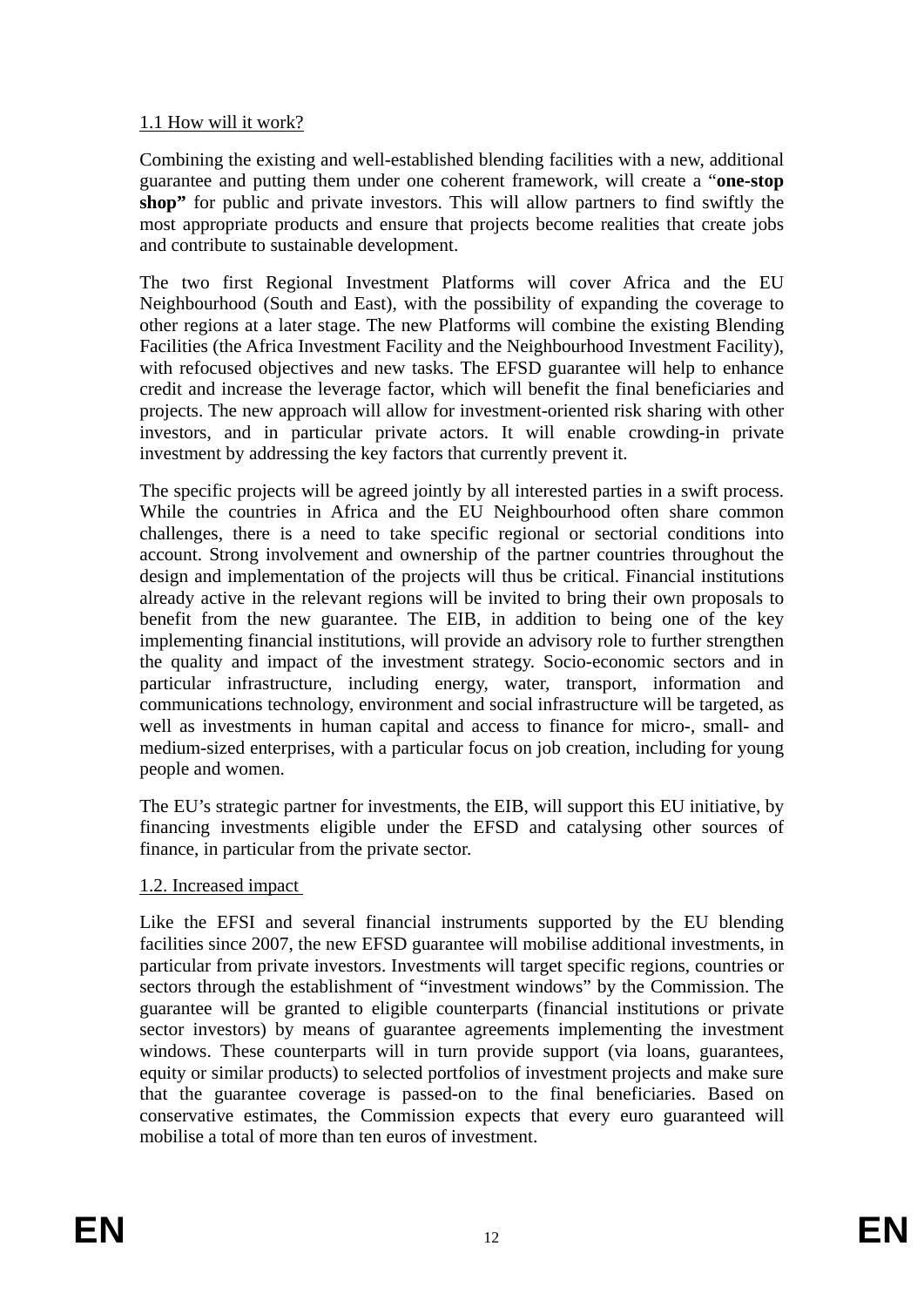**The Commission proposes an innovative scheme whereby the EUR 1.5 billion of guarantee covered by the EU budget would be backed by a guarantee fund provisioned with EUR 750 million**<sup>21</sup>, to maximise the impact of the new EFSD guarantee and reach a critical mass able to deliver results in line with the needs identified. The impact of the new EFSD guarantee will be greatly enhanced if Member States decided an additional contribution of at least EUR 750 million provided in the form of a **second loss guarantee** that would only be called in the unlikely scenario of losses above EUR 1.5 billion. Contributing Member States would not bear any contingent liability above the amount of their guarantee. Member States will be able to contribute also in cash. Importantly, in the context of the assessment of public finances under the Stability and Growth Pact, the Commission will take a favourable position towards Member States' contributions to the Fund, as has been the approach in the context of the EFSI $^{22}$  In the case of cash contributions by Member States, these should in principle qualify as one-off measures; a Member State guarantee would not, in principle, impact the public deficit unless called<sup>23</sup>.

**In addition, Member States contributing to the enhancement of the EFSD guarantee would be allowed to earmark their contribution for a specific purpose.**  This can be done by region or sector. This will help align the objective of maximising the impact of the External Investment Plan with the priorities of Member States.

#### 1.3 Who decides?

The Commission will be advised by a Strategic Board and two Operational Boards, one for each Regional Investment Platform. The Commission will manage the EFSD Secretariat, which will ensure the performance of all tasks and functions needed to fulfil the objectives of the EIP. The Strategic Board, co-chaired by representatives of the Commission and of the High Representative of the Union for Foreign Affairs and Security Policy and composed of the Member States and the EIB, will give strategic guidance and help the Commission set overall investment goals as regards the use of the EFSD Guarantee, ensuring coordination and coherence between the Regional Investment Platforms and with the External Lending Mandate, the Resilience Initiative and the ACP Investment Facility managed by the EIB. The EIB will actively contribute through advisory functions to the Commission as regards the operational management of the guarantee.

A sound technical assessment and due diligence as well as a swift implementation of individual projects will be ensured. The bankability and risk of the projects will be assessed by the eligible counterparts and verified by independent experts to ensure the

**<sup>.</sup>** <sup>21</sup> Stemming both from the Union's budget and the  $11<sup>th</sup>$  European Development Fund. In addition, there will be a contingent liability of EUR 0.75 billion.

<sup>&</sup>lt;sup>22</sup> See the Commission Communication 'Making the best use of the flexibility within the existing rules of the Stability and Growth Pact' of 13 January 2015, COM (2015) 12.

<sup>&</sup>lt;sup>23</sup> Cash contributions should in principle qualify as one-off measures which have no bearing on the underlying fiscal position in the assessment of the necessary fiscal adjustment under the Stability and Growth Pact. A national guarantee would, in principle, not impact the public deficit, as it requires no upfront cash disbursement, nor impact the public debt ratio, unless the guarantee is called. In practice, the assessment of how a given guarantee would affect Member State's deficit or debt is to be done by the competent statistical body.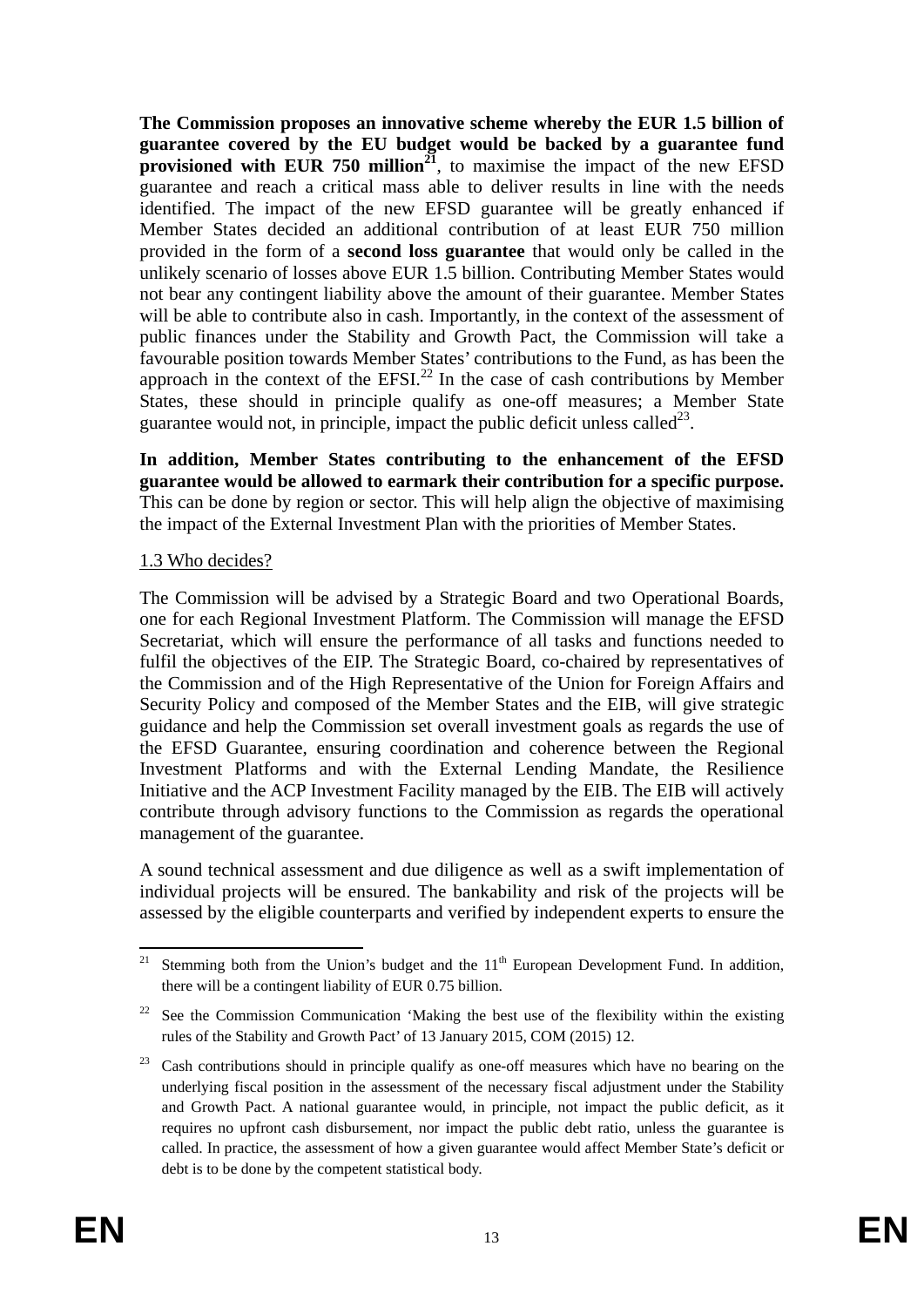credibility vis-à-vis the private sector, before the investment proposals are approved by the Commission. The detailed practical modalities of how to implement the guarantee will be decided for each investment window.

## **2. Stepping up technical assistance with partner countries**

Mobilising more investments requires the development of financially-sound, attractive and mature projects. In the context of the EIP, the Commission has made significant resources available for technical assistance to help partner countries attract investment by developing a higher number of bankable projects and making them known to the international investor community. The Commission will draw on the EU's own experience obtained under the Investment Plan for Europe, in particular as regards developing the European Investment Advisory Hub and the European Investment Project Portal.

Technical assistance will focus on better preparing and promoting projects so that they attract more investment, through financial envelopes for technical assistance designed within the EFSD Regional Investment Platforms. Existing technical assistance in partner countries for private sector development through dedicated thematic, national, and regional EU programmes will be refocused to ensure that it contributes to the overall objectives of the EIP, and in particular that it attracts sustainable investment.

The visibility and accessibility of EU financing opportunities and technical support would be provided via a project web-portal.

In addition, the Commission will pursue a structured dialogue in order to understand the needs and constraints of the local private sector and to boost the potential of the European private sector to invest in and engage with businesses in partner countries. Moreover, the Commission will also, in coordination with the Member States, facilitate and support inclusive public-private policy dialogues in partner countries to identify key challenges and opportunities. The Commission will also provide targeted capacity building for private sector representatives, including chambers of commerce, social partners, and organisations representing micro-, small- and medium-sized enterprises and female entrepreneurs.

#### **3. Improving economic governance, the broader policy and business environment and engaging with the private sector**

The Plan also aims to improve the business environment in partner countries. It will do so by reinforcing the economic and social policy dialogue between the EU and partner countries in order to develop more effective legal frameworks, policies and institutions that promote economic stability, sustainable investment and inclusive growth. Training through practical policy-oriented courses, hands-on workshops, twinning projects, and seminars, will strengthen officials' capacity to analyse economic developments, formulate, and implement effective policies. Political and policy dialogues with partner countries will be strengthened, in order to support sustainable and inclusive growth, respect of human rights, fight against corruption and organised crime, illicit financial flows, and improve trade relations of the EU's